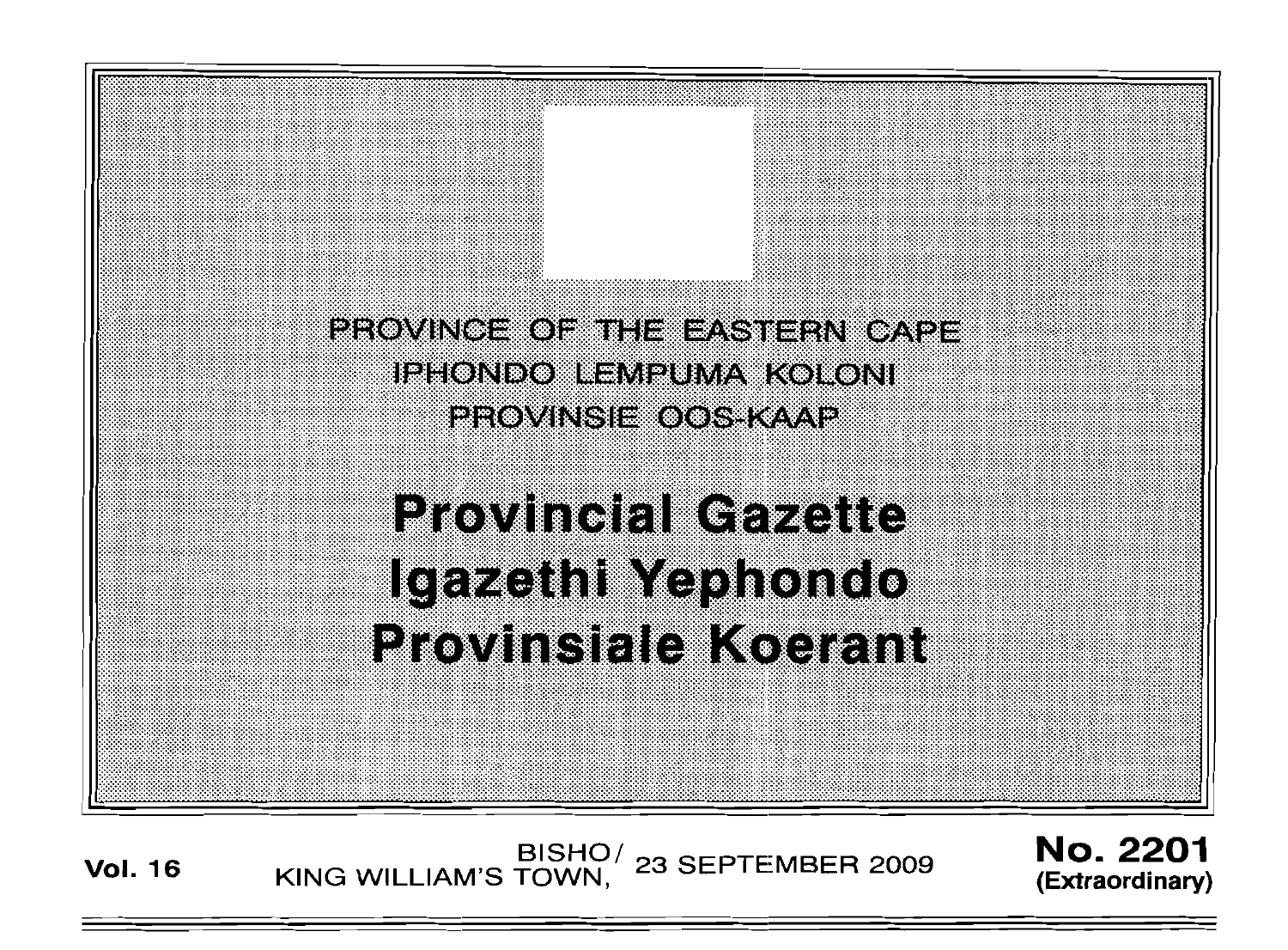No.

### **CONTENTS ·INHOUD**

*Page Gazette* No. No.

#### **GENERAL NOTICE**

333 Traditional Leadership and Governance Act (4/2005): Recognition of various linkosi to be in charge of traditional councils in the Eastern Cape . 3 2201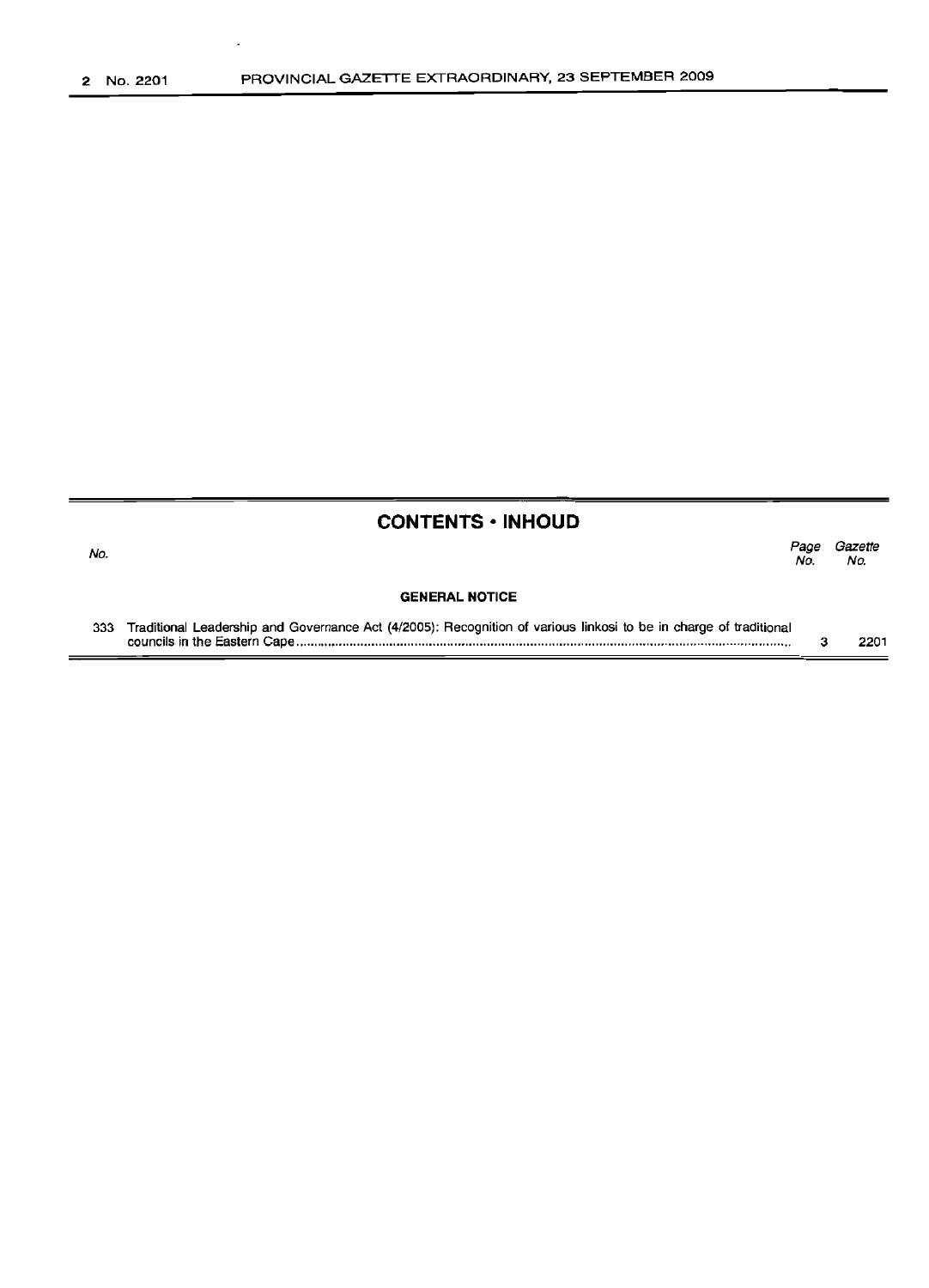# GENERAL NOTICE

#### No. 333

## RECOGNITION OF VARIOUS IINKOSI TO BE IN CHARGE OF TRADITIONAL COUNCILS IN THE EASTERN CAPE

I, Tokozile Xasa, under the powers delegated to me by section 18 (1) (b) of the Traditional Leadership and Governance Act, 2005 (Act NO.4 of 2005) and after having consulted the Provincial House of Leaders of such recognitions, hereby make known for general information the recognition of linkosi whose names and areas of jusdiction appear on the schedule hereto.

- ------ ")  $\sqrt{2}$ -~j------

Tokozile Xasa MEC: Local Government and Traditional Affairs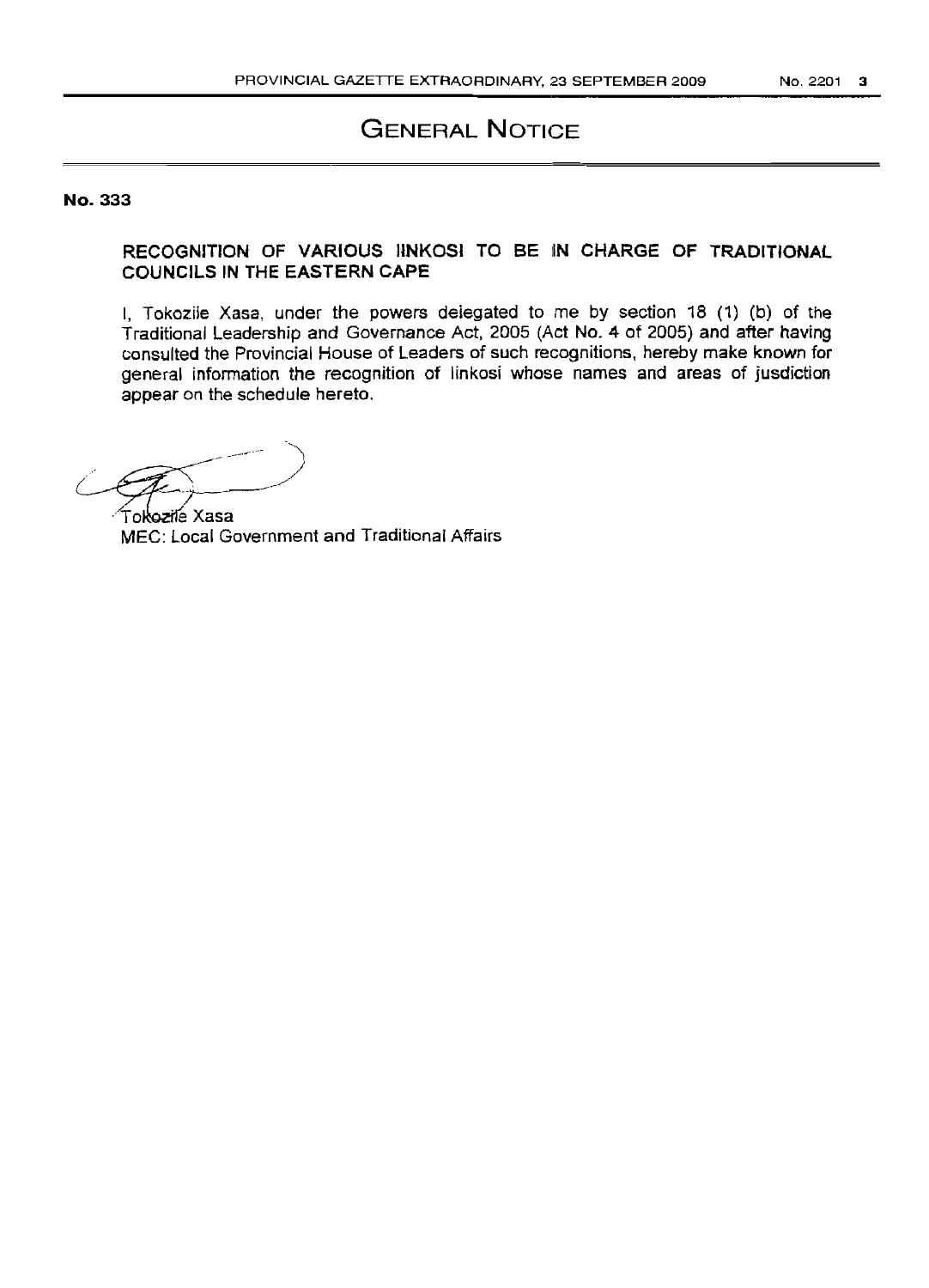## SCHEDULE OF NAMES FOR RECOGNITIONS

| <b>NO</b>      | <b>NAME &amp; SURNAME</b>   | <b>STATUS</b>                      | <b>I.D. NUMBER</b> | <b>ADMINISTRATIVE AREA</b> |
|----------------|-----------------------------|------------------------------------|--------------------|----------------------------|
| 1              | Mazeka Dipha                | Inkosana                           | 610506 5918 089    | Xokonxa: Tsolo             |
| $\overline{2}$ | Mgabisa Juliwe Constance    | Regent                             | 370922 0082 088    | Twazi: Flagstaff           |
| 3              | Ndema Mzamo                 | Inkosana                           | 590312 6022 086    | Mfula: Tsomo               |
| 4              | Cebiso Lindiwe              | Regent                             | 821018 0604 081    | Mthonjana: Mqanduli        |
| 5              | Ndabeni Jobert Zwelixolile  | Inkosana                           | 720407 6288 084    | Luthengele: Port St Johns  |
| 6              | Makunze Cleopatra Nolizwi   | Regent                             | 801125 0410 080    | AmaDengana: Mbizana        |
| 7              | Nelson Bekamalungelo Zimeme | Acting Inkosana                    | 480414 5566 080    | Ludidi: Matatiele          |
| 8              | Moshesh Ntoetse Mary        | Inkosana                           | 390623 0330 081    | George: Maluti             |
| 9              | Lehana Matseko Christina    | Regent                             | 581222 0313 087    | Makoatlane: Mt Fletcher    |
| 10             | Madikizela Nomvuzo          | Regent                             | 770801 0789 080    | Esikhumbeni: Mbizana       |
| 11             | Sigcau Masebenzile Zuziwe   | Acting Inkosana                    | 570910 1050 087    | Tsweleni: Lusikisiki       |
| 12             | Mkuzo Sibonakaliso          | Inkosana                           | 850912 6301 086    | Lwandlana: Tabankulu       |
| 13             | Devilliers Mlamli Deliwe    | Regent                             | 490414 5780 085    | Upper Qitsi: Cofimvaba     |
| 14             | Mashece-Mhaga Nomajuda      | Acting Inkosana                    | 661019 0748 087    | Weza: Willowvale           |
| 15             | Mbawula Sibhilivana Johnson | inkosana                           | 561003 5770 081    | Fameni: Cofimvaba          |
| 16             | Makaula Ziphathe            | Inkosana                           | 580719 5188 084    | Lutateni: Mt Frere         |
| 17             | Dumisa Jamile               | Inkosana                           | 5701018719086      | Mketeni No. 9: Flagstaff   |
| 18             | <b>Twangu Nowandile</b>     | Regent                             | 641125 1119 080    | Caca: Ngcobo               |
| 19             | Sigcau Samkelo              | Inkosana                           | 640622 5849 085    | Mevana: Lusikisiki         |
| 20             | Njenjese Grozana            | inkosana                           | 560925 5473 087    | Ngcinase: Mqanduli         |
| 21             | Zintonga Monwabisi Zamile   | inkosana                           | 611017 5787 085    | Mawosheni; Port St Johns   |
| 22             | Mkwenkwese Sinxuza Mnikelo  | Inkosana                           | 751014 5862 083    | Nganda: Nggeleni           |
| 23             | Langa Zweloxolo             | Acting Inkosana                    | 731215 6092 084    | Tombo: Port St Johns       |
| 24             | Welani Nyanduva Atwell      | Inkosana                           | 560101 6996 084    | Comana: Cofimvaba          |
| 25             | Pantshwa Dumentlango        | Inkosana                           | 730910 6253 089    | Roza: Mganduli             |
| 26             | Ngqongqwana Melikhaya       | Inkosana<br>$\ddot{\phantom{a}}$ . | 670601 5664 085    | Hoita: Cofimvaba           |
| 27             | Sigwiji Andile              | Inkosana                           | 740505 6593 084    | Nowalala: Tabankulu        |
| 28             | Malghas Eurican NoFirst     | Acting Inkosana                    | 511226 0580 087    | Caba: Tsomo                |
| 29             | Sigcau Thandilizwe          | Inkosana                           | 820206 5616 082    | Mtshayelo "A": Lusikisiki  |
| 30             | Ngonyama Velile Mawetu      | Acting Inkosana                    | 680615 6650 081    | Nkwalini: Elliotdale       |
| 31             | Nyezi Elgin Ndyebo Wisdom   | Inkosana                           | 520113 5632 080    | Mqanduli School(kwaNyezi): |
|                |                             |                                    |                    | Mqanduli                   |
| 32             | Sakela Zalisile Larrington  | Inkosana                           | 590327 5883 080    | Cacadu: Mthatha            |
| 33             | Sentile Gideon Xhanti       | inkosana                           | 831001 5530 087    | Zigudu: Cofimvaba          |
| 34             | Madikizela Thandiswa        | Regent                             | 780522 2076 081    | Ntsimbini: Mbizana         |
| 35             | Sigcau Xolilizwe            | Inkosana                           | 701013 5533 083    | Mxopo: Flagstaff           |
| 36             | Ndamase Bongani             | Inkosana                           | 771226 5555 089    | Zandukwana: Libode         |
| 37             | Dinwayo Dumisani Dederot    | Inkosana                           | 611227 5803 086    | Nyokweni: Elliotdale       |
| 38             | Mgwili Lindile              | Inkosana                           | 720403 5264 085    | Ngquza: Lusikisiki         |
| 39             | Mtirara Wiseman Loyiso      | Inkosana                           | 600122 5774 084    | Xhongora: Mthatha          |
| 40             | Ndamase Mkhuseli            | Inkosana                           | 740524 5784 081    | Ncambediana: Libode        |

SCHEDULE OF NAMES FOR RECOGNITIONS Page 1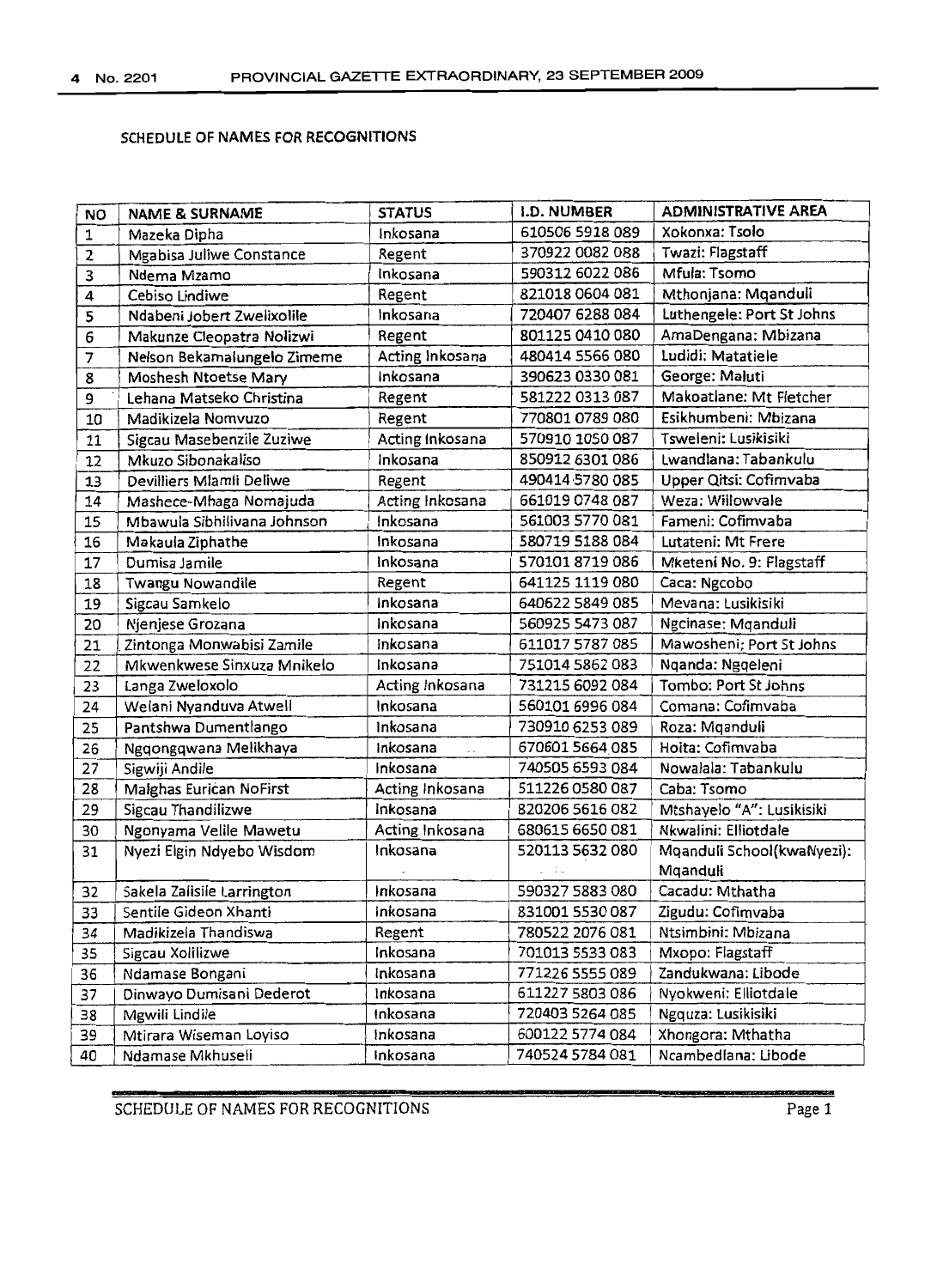| 41 | Solontsi Zingisa Leronia   | Acting Inkosana | 540921 0876 080 | Mendu: Willowvale        |
|----|----------------------------|-----------------|-----------------|--------------------------|
| 42 | Madikizela Tobeka Nobandla | Regent          | 471228 0121 084 | Malungeni: Nggeleni      |
| 43 | Lehana Matseko Christina   | Regent          | 581222 0313 087 | Makoatlane: Mt Fletcher  |
| 44 | Sangoni Mvikeli F.         | inkosana        | 580624 5985 085 | Qokolweni: Mthatha       |
| 45 | Gigi Mlungisi              | Regent          | 500607 5250 086 | Mkhonkotho: Ngcobo       |
| 46 | Blorweni NoSizwe           | Regent          | 660224 0409 083 | Ntlahlane: Willowvale    |
| 47 | Mfolozi Wicliff Mvuyeni    | Regent          | 650203 6095 080 | Xurana: Lusikisiki       |
| 48 | Dondashe Aphelele          | Acting Inkosana | 630223 5112 087 | Zibuni: Centane          |
| 19 | Spambo Thandisizwe         | Acting Inkosana | 461222 5113 081 | Pirintsu: Mt Fletcher    |
| 50 | Ludidi Mvuseleli           | Inkosana        | 781028 5534 082 | Maghubini: Qumbu         |
| 51 | Zibi Brian Bukosibake      | Inkosana        | 730203 5541 088 | Nxotshana: Mt Fletcher   |
| 52 | Mbotyini Pasika            | Acting Inkosana | 570301 5209 087 | Zinduneni: Nggeleni      |
| 53 | Nwantsu Mhlabunzima        | Inkosana        | 310815 5143 082 | Mamolweni: Ngqeleni      |
| 54 | Gili Petros Vete           | Acting Inkosana | 470404 5407 080 | Upper Ndonga Farms: Lady |
|    |                            |                 |                 | Frere                    |
| 55 | Mlanjeni Palazile          | Inkosana        | 530601 5303 080 | Xonxa: Lady Frere        |
| 56 | Madikizela Thandiswa       | Regent          | 780522 0760 081 | Ntsimbini: Mbizana       |
| 57 | Sangoni Mvikeli Fluerine   | Acting Inkosana | 580624 5985 085 | Qokolweni: Mthatha       |